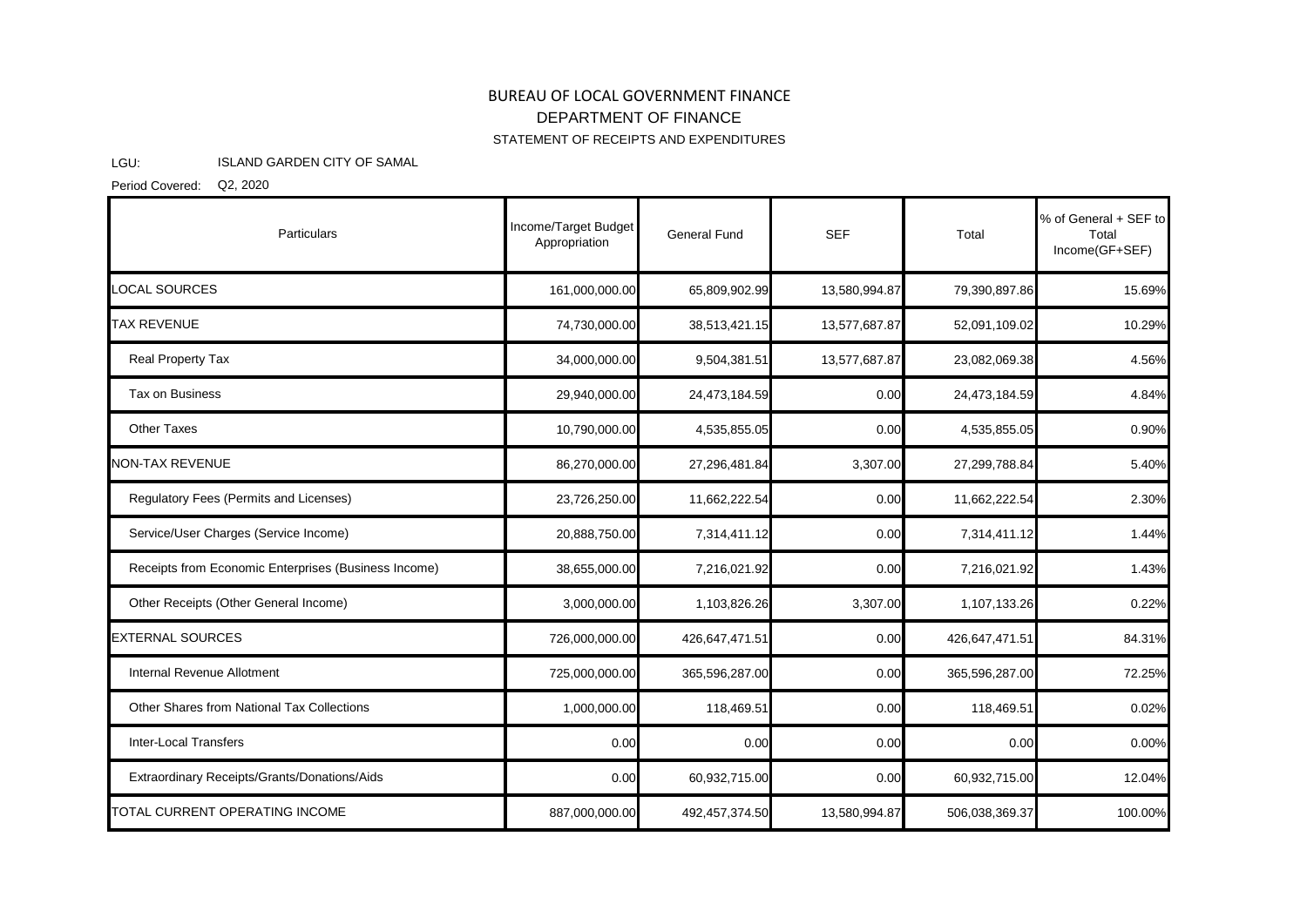| ADD: SUPPLEMENTAL BUDGET (UNAPPROPRIATED SURPLUS)<br>FOR CURRENT OPERATING EXPENDITURES | 198,051,876.31   | 0.00           | 0.00          | 0.00             |          |
|-----------------------------------------------------------------------------------------|------------------|----------------|---------------|------------------|----------|
| TOTAL AVAILABLE FOR CURRENT OPERATING EXPENDITURES                                      | 1,085,051,876.31 | 492,457,374.50 | 13,580,994.87 | 506,038,369.37   | 100.00%  |
| LESS: CURRENT OPERATING EXPENDITURES (PS + MOOE + FE)                                   |                  |                |               |                  |          |
| <b>General Public Services</b>                                                          | 395,936,752.78   | 152,541,596.46 | 0.00          | 152,541,596.46   | 48.86%   |
| Education, Culture & Sports/Manpower Development                                        | 10,099,888.00    | 0.00           | 136,077.06    | 136,077.06       | 0.04%    |
| Health, Nutrition & Population Control                                                  | 170,274,308.73   | 82,718,057.55  | 0.00          | 82,718,057.55    | 26.50%   |
| Labor and Employment                                                                    | 0.00             | 0.00           | 0.00          | 0.00             | 0.00%    |
| Housing and Community Development                                                       | 0.00             | 0.00           | 0.00          | 0.00             | 0.00%    |
| Social Services and Social Welfare                                                      | 59,216,981.50    | 19,872,983.11  | 0.00          | 19,872,983.11    | 6.37%    |
| <b>Economic Services</b>                                                                | 166,557,780.33   | 53,796,508.84  | 0.00          | 53,796,508.84    | 17.23%   |
| Debt Service (FE) (Interest Expense & Other Charges)                                    | 20,237,284.94    | 3,116,952.78   | 0.00          | 3,116,952.78     | 1.00%    |
| TOTAL CURRENT OPERATING EXPENDITURES                                                    | 822,322,996.28   | 312,046,098.74 | 136,077.06    | 312, 182, 175.80 | 100.00%  |
| NET OPERATING INCOME/(LOSS) FROM CURRENT OPERATIONS                                     | 262,728,880.03   | 180,411,275.76 | 13,444,917.81 | 193,856,193.57   | $-0.00%$ |
| ADD: NON-INCOME RECEIPTS                                                                |                  |                |               |                  |          |
| CAPITAL/INVESTMENT RECEIPTS                                                             | 0.00             | 0.00           | 0.00          | 0.00             | 0.00%    |
| Proceeds from Sale of Assets                                                            | 0.00             | 0.00           | 0.00          | 0.00             | 0.00%    |
| Proceeds from Sale of Debt Securities of Other Entities                                 | 0.00             | 0.00           | 0.00          | 0.00             | 0.00%    |
| Collection of Loans Receivables                                                         | 0.00             | 0.00           | 0.00          | 0.00             | 0.00%    |
| RECEIPTS FROM LOANS AND BORROWINGS (Payable)                                            | 0.00             | 16,216,161.25  | 0.00          | 16,216,161.25    | 100.00%  |
| Acquisition of Loans                                                                    | 0.00             | 16,216,161.25  | 0.00          | 16,216,161.25    | 100.00%  |
| <b>Issuance of Bonds</b>                                                                | 0.00             | 0.00           | 0.00          | 0.00             | 0.00%    |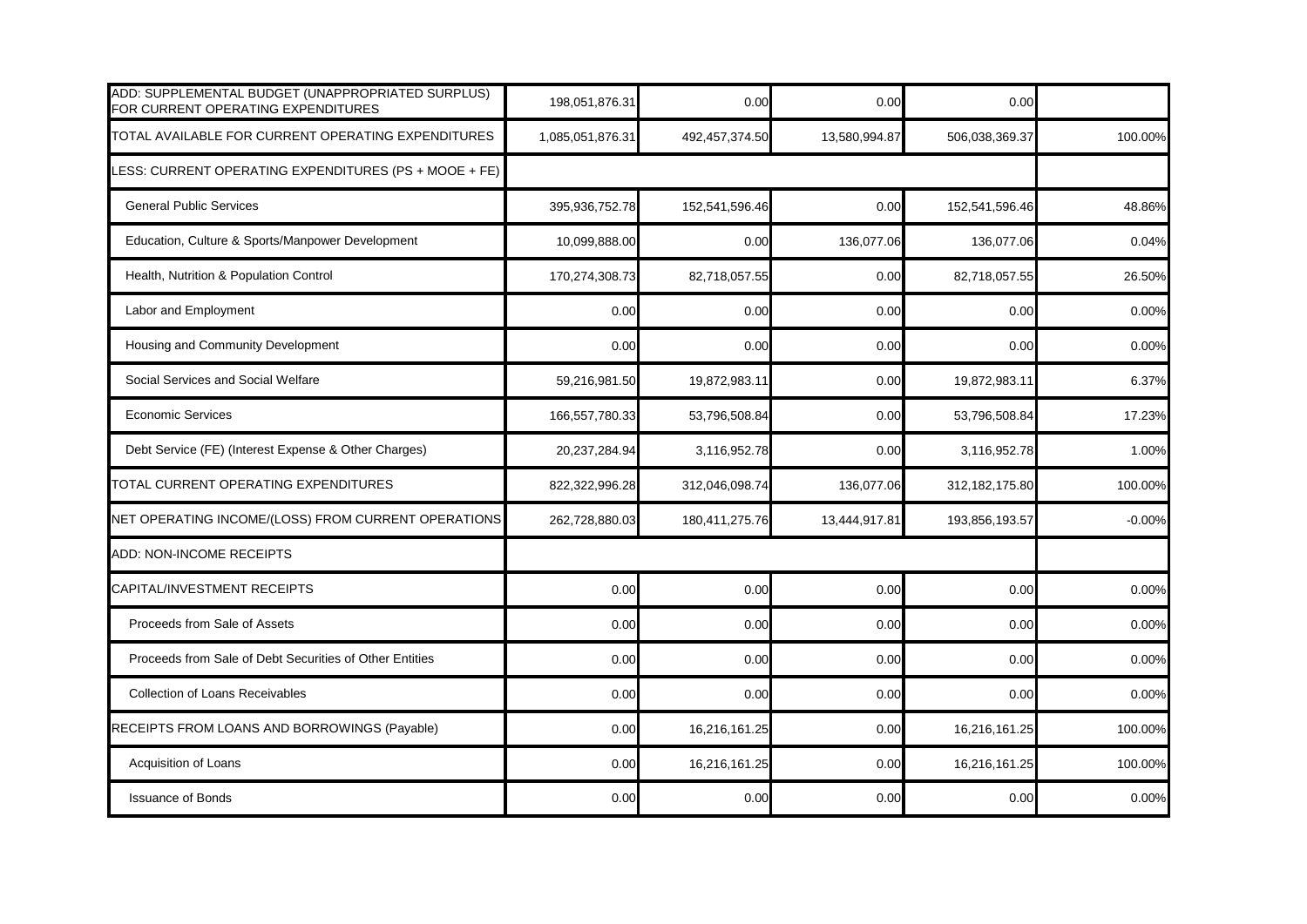| OTHER NON-INCOME RECEIPTS                                                    | 0.00            | 19,319,941.38  | 0.00          | 19,319,941.38  |         |
|------------------------------------------------------------------------------|-----------------|----------------|---------------|----------------|---------|
| TOTAL NON-INCOME RECEIPTS                                                    | 0.00            | 35,536,102.63  | 0.00          | 35,536,102.63  | 100.00% |
| ADD: SUPPLEMENTAL BUDGET FOR CAPITAL OUTLAY                                  | 8,632,975.00    | 0.00           | 0.00          | 0.00           |         |
| TOTAL AMOUNT AVAILABLE FOR CAPITAL EXPENDITURES                              | 8,632,975.00    | 35,536,102.63  | 0.00          | 35,536,102.63  | 100.00% |
| LESS: NON-OPERATING EXPENDITURES                                             |                 |                |               |                |         |
| CAPITAL/INVESTMENT EXPENDITURES                                              | 204,630,936.04  | 5,840,342.66   | 302,725.78    | 6,143,068.44   | 100.00% |
| Purchase/Construct of Property Plant and Equipment<br>Assets/Capital Outlay) | 204,630,936.04  | 5,840,342.66   | 302,725.78    | 6,143,068.44   | 100.00% |
| Purchase of Debt Securities of Other Entities (Investment Outlay)            | 0.00            | 0.00           | 0.00          | 0.00           | 0.00%   |
| Grant/Make Loan to Other Entities (Investment Outlay)                        | 0.00            | 0.00           | 0.00          | 0.00           | 0.00%   |
| DEBT SERVICE (Principal Cost)                                                | 29,739,754.02   | 9,126,049.19   | 0.00          | 9,126,049.19   | 100.00% |
| Payment of Loan Amortization                                                 | 29,739,754.02   | 9,126,049.19   | 0.00          | 9,126,049.19   | 100.00% |
| Retirement/Redemption of Bonds/Debt Securities                               | 0.00            | 0.00           | 0.00          | 0.00           | 0.00%   |
| OTHER NON-OPERATING EXPENDITURES                                             | 0.00            | 7,096,385.12   | 0.00          | 7,096,385.12   |         |
| TOTAL NON-OPERATING EXPENDITURES                                             | 234,370,690.06  | 22,062,776.97  | 302,725.78    | 22,365,502.75  |         |
| NET INCREASE/(DECREASE) IN FUNDS                                             | 36,991,164.97   | 193,884,601.42 | 13,142,192.03 | 207,026,793.45 |         |
| ADD: CASH BALANCE, BEGINNING                                                 | 405,353,721.94  | 377,695,360.65 | 27,658,361.29 | 405,353,721.94 |         |
| <b>FUND/CASH AVAILABLE</b>                                                   | 442,344,886.91  | 571,579,962.07 | 40,800,553.32 | 612,380,515.39 |         |
| Less: Payment of Prior Year/s Accounts Payable                               | 89,468,044.51   | 84,478,019.09  | 4,990,025.42  | 89,468,044.51  |         |
| CONTINUING APPROPRIATION                                                     | 493,872,974.56  | 14,368,563.01  | 0.00          | 14,368,563.01  |         |
| ADD: ADVANCE PAYMENT FOR RPT                                                 | 0.00            | 0.00           | 0.00          | 0.00           |         |
| <b>FUND/CASH BALANCE, END</b>                                                | -140,996,132.16 | 472,733,379.97 | 35,810,527.90 | 508,543,907.87 | 0.00%   |